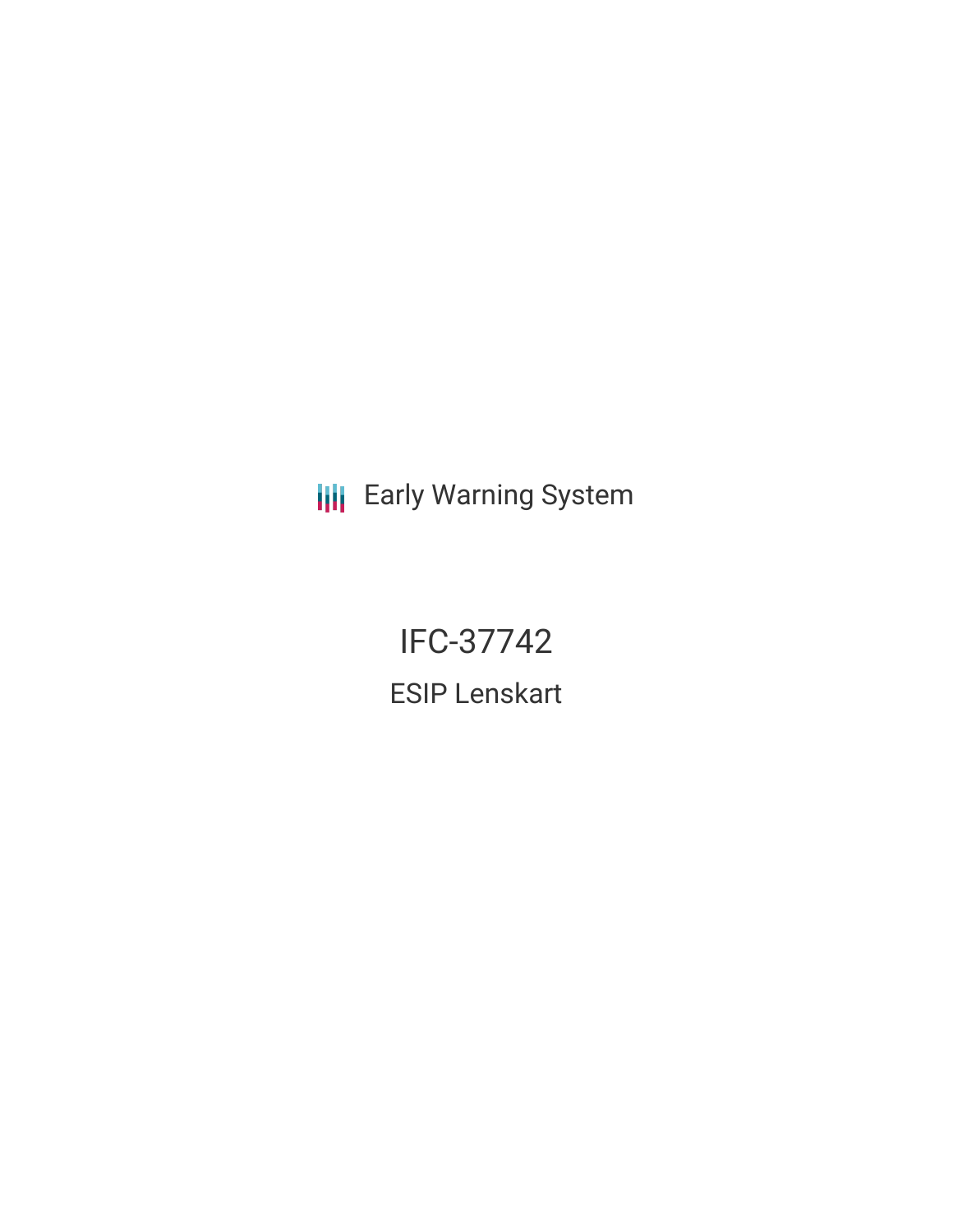# **Quick Facts**

| <b>Countries</b>               | India                                   |
|--------------------------------|-----------------------------------------|
| <b>Financial Institutions</b>  | International Finance Corporation (IFC) |
| <b>Status</b>                  | Active                                  |
| <b>Bank Risk Rating</b>        | B                                       |
| <b>Voting Date</b>             | 2015-04-22                              |
| <b>Borrower</b>                | Lenskart Solutions Private Limited      |
| <b>Sectors</b>                 | Agriculture and Forestry                |
| <b>Investment Type(s)</b>      | Equity                                  |
| <b>Investment Amount (USD)</b> | \$25.00 million                         |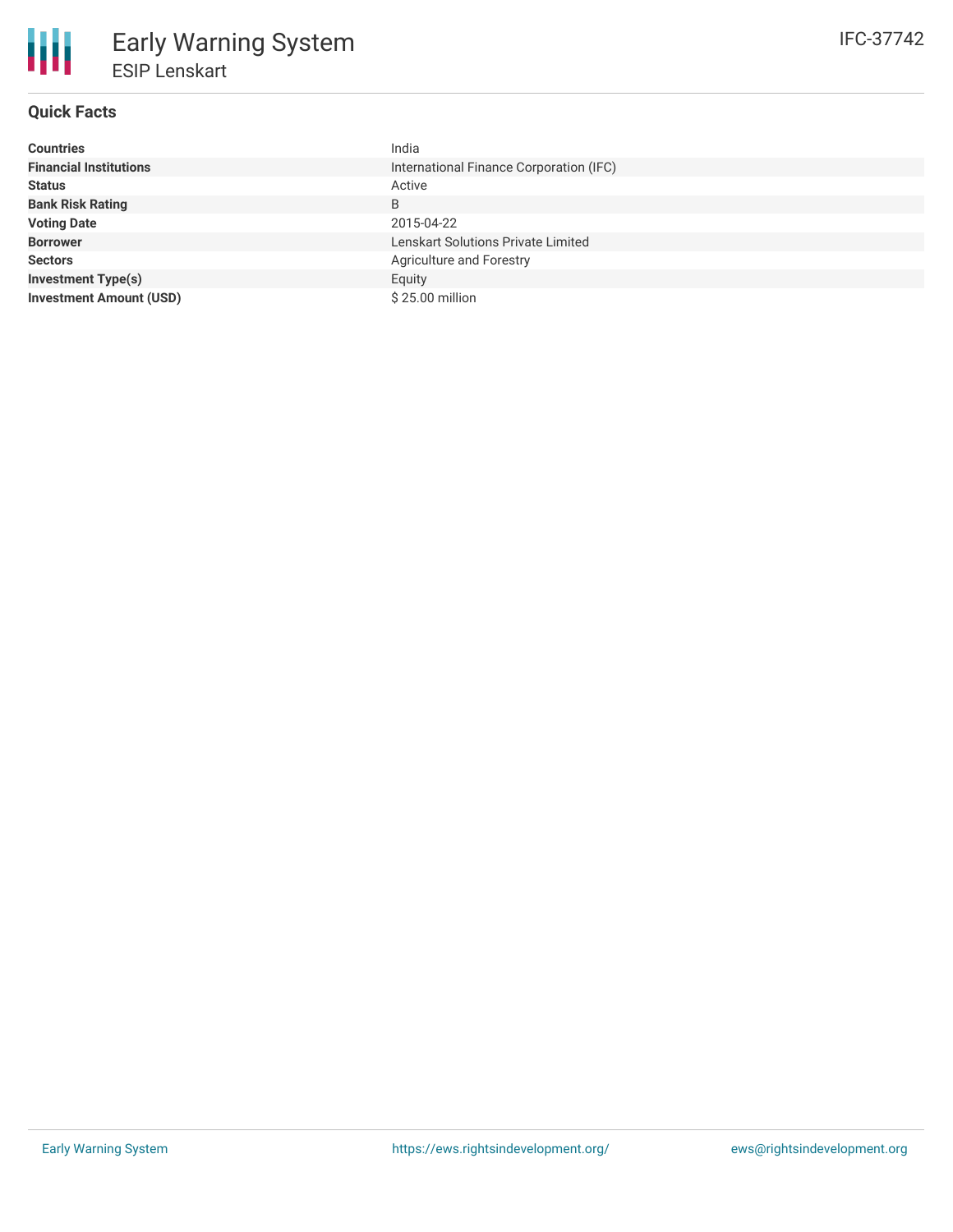

# **Project Description**

Lenskart, based in Delhi, India, was established in 2008 and is currently engaged in the assembly, wholesale distribution and supply of affordable eyewear products, such as eyeglasses and contact lenses, primarily for prescriptive purposes. It is also setting up a facility for manufacturing of prescription lenses through fully automated machines. The proposed investment ("Project") consists of up to US\$25 million in equity for a minority stake in Lenskart Solutions Private Limited ("Lenskart" or the "Company") in order to finance the expansion of the company's wholesale business for distribution and supply of eyewear products in India and the setting up of its prescription lens manufacturing facility ("Laboratory facility").The company is addressing the issues of accessibility, affordability and awareness of quality prescription eyewear by supplying prescription eyeglasses and contact lenses on a wholesale basis to several independent franchise partners who in turn make these products available for purchase online as well as at numerous offline locations such as stores and customers' homes. Customers can also get their eye tests done and get screened for any potential issues by the optometrists available at these offline locations. The company's partners also carry out eye test camps in rural as well as urban areas for creating awareness towards the need for vision correction.Lenskart has a vertically integrated business model with a robotic finishing and assembly facility in Okhla Industrial Estate, in New Delhi, India ("Assembly facility"). The lenses and frames are sourced from various suppliers and cut, finished and assembled at the Assembly facility based on the received orders. The main operations at the facility are receiving and storage of frames and lenses, picking (based on orders), machine cutting of lenses, fitting, assembly, packing and dispatch.The company, through a wholly owned subsidiary, also has recently leased another facility ("Laboratory facility") within the same industrial estate where the company has commissioned a fully automated lens manufacturing laboratory to reduce dependence on external suppliers for lenses. In addition to the lens manufacturing, other operations at the facility are receipt and storage of sunglasses and lenses, picking, packing and dispatch. The company is currently evaluating locations for a new facility ("proposed facility") where all the operations of current facilities will be shifted in the next 12 months.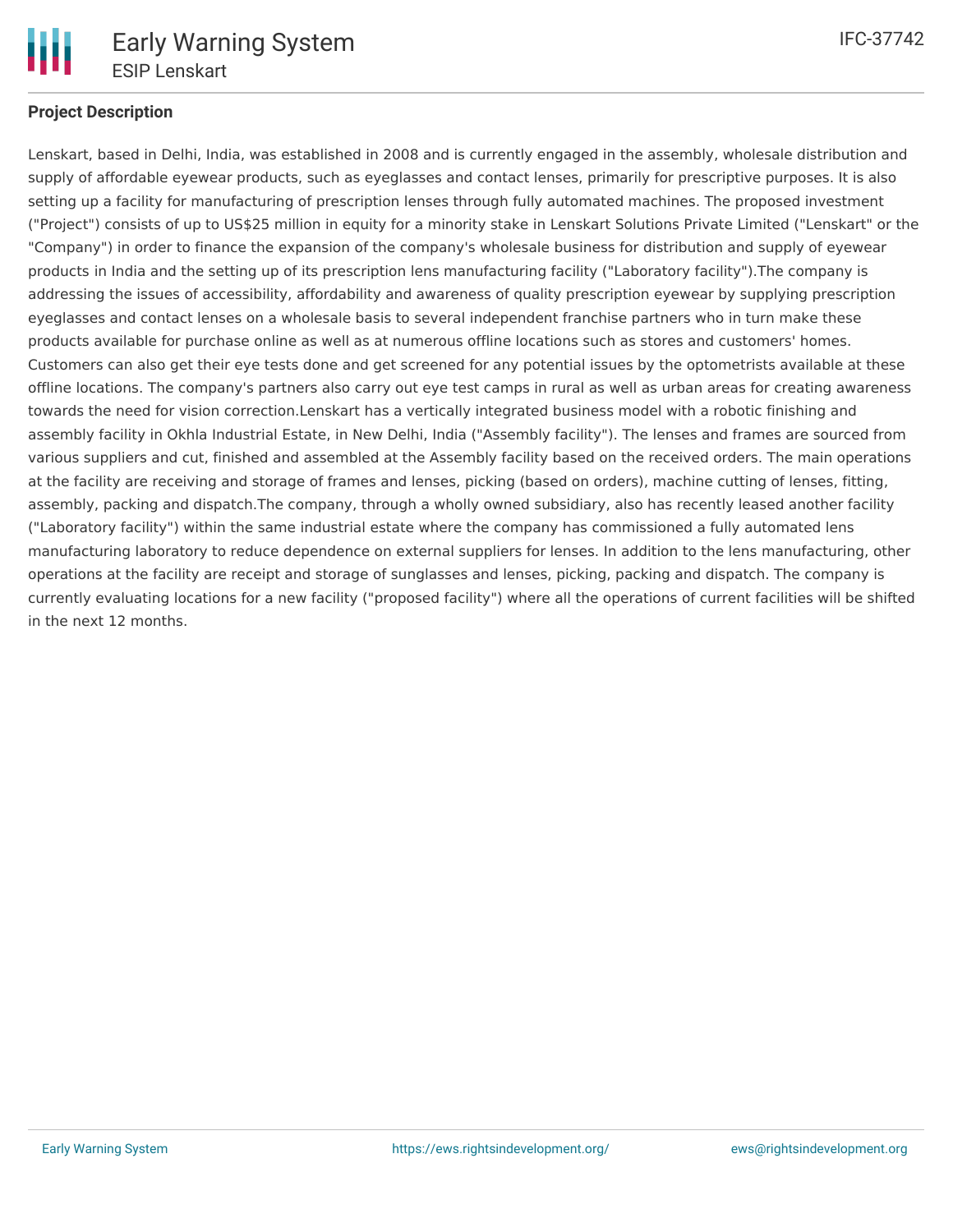### **Investment Description**

• International Finance Corporation (IFC)